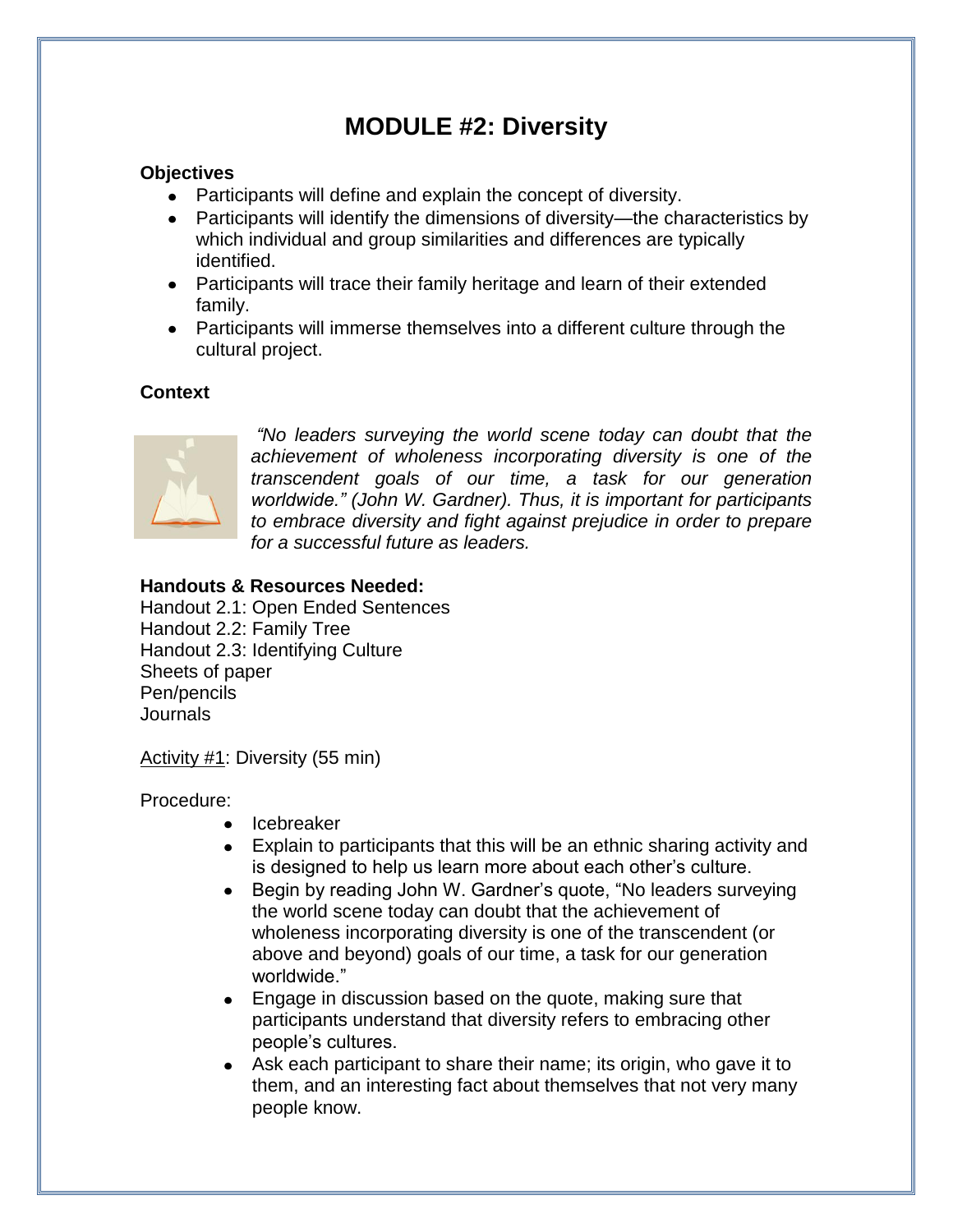- $\bullet$ Explain to participants that diversity has different dimensions. Have participants work alone to choose and write down at least 5 nouns which best describe who they are.
- Have them share their lists with the group, and then they should  $\bullet$ categorize the nouns, identifying the different "dimensions" represented by the kinds of nouns they picked – descriptions of race, religion, ethnicity, sex, occupation, nationality, interests, values, sexual orientation, etc.
- Then, ask the groups to try to identify any other categories or dimensions they feel are important in describing and understanding the similarities and differences among people.
- Hand out the Open Ended Sentences (Handout 2.1) and ask  $\bullet$ participants to find a partner (make sure that they partner with a peer they normally don't partner with. We want them to get to know each other). Each participant will ask a list of open-ended questions and write down the responses of their partner.
- After everyone is finished interviewing each other, give a few minutes to each pair to present their partner to the rest of the group.
- Close the activity by asking:
	- o What they thought about the activity.
	- o Something new that they learned.
	- o What they are looking forward to doing in the program.
- For homework: provide Handout 2.2 Family Tree and ask participants to fill out and bring to the next class.
- Debriefing

Activity #2: My Family Tree (55 min)

#### Procedure:

- Icebreaker
- Explain to participants that knowing our family roots is essential in  $\bullet$ order to discover ourselves, to have a better understanding of who we are, and begin understanding other people. Therefore, doing a family tree is the first step for initiation of the self-discovery process.
- Have students review the members of their family from the information gathered at home and to create a family tree.
- $\bullet$ When participants are finished with the creative activity, they should each be given a few minutes to present their project to the rest of the group.
- Ask participants to write in their journal based on:
	- o Something new that they learned.
- **Debriefing**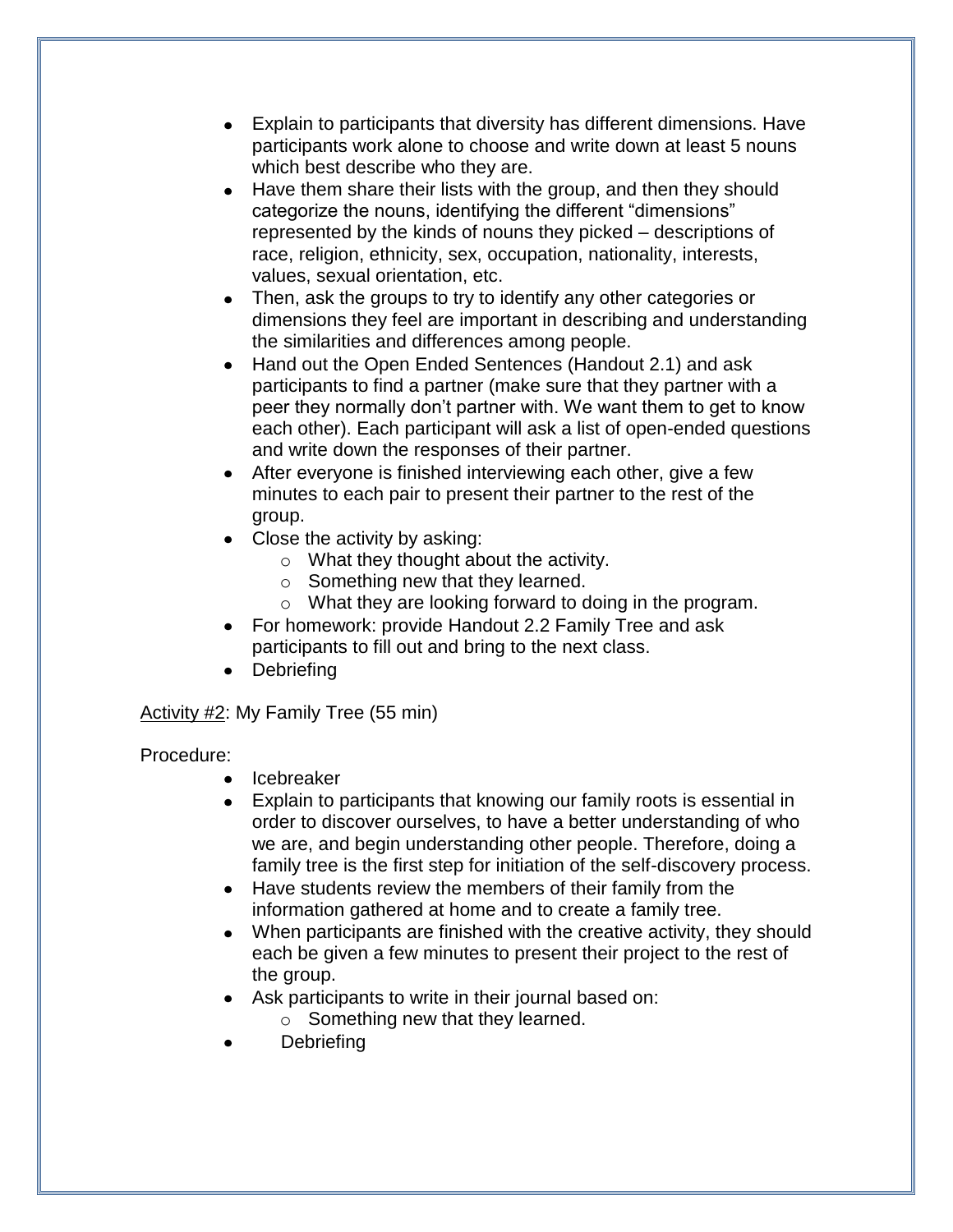Activity #3: Cultural project (55 min)

#### Procedure:

- Icebreaker  $\bullet$
- Explain to participants that in order to learn more about other  $\bullet$ people's cultures, it is important to seek and immerse ourselves in new cultural experiences. Indicate that they will need to develop and carry out a cultural project individually to develop cultural awareness. For example, they can visit a museum and prepare a report and present to the class based on what was observed about the particular culture(s). Distribute Handout 2.3 Identifying Culture and provide the option to interview a person of a different culture.
- $\bullet$ Suggest to participants that they can also visit a supermarket, attend an event or a faith institution different of their own.
- During the presentation, make sure to ask questions to clarify what  $\bullet$ is being said.
- End this activity by congratulating participants for their projects and encouraging them to continue to pursue similar culture enriching experiences.
- Debriefing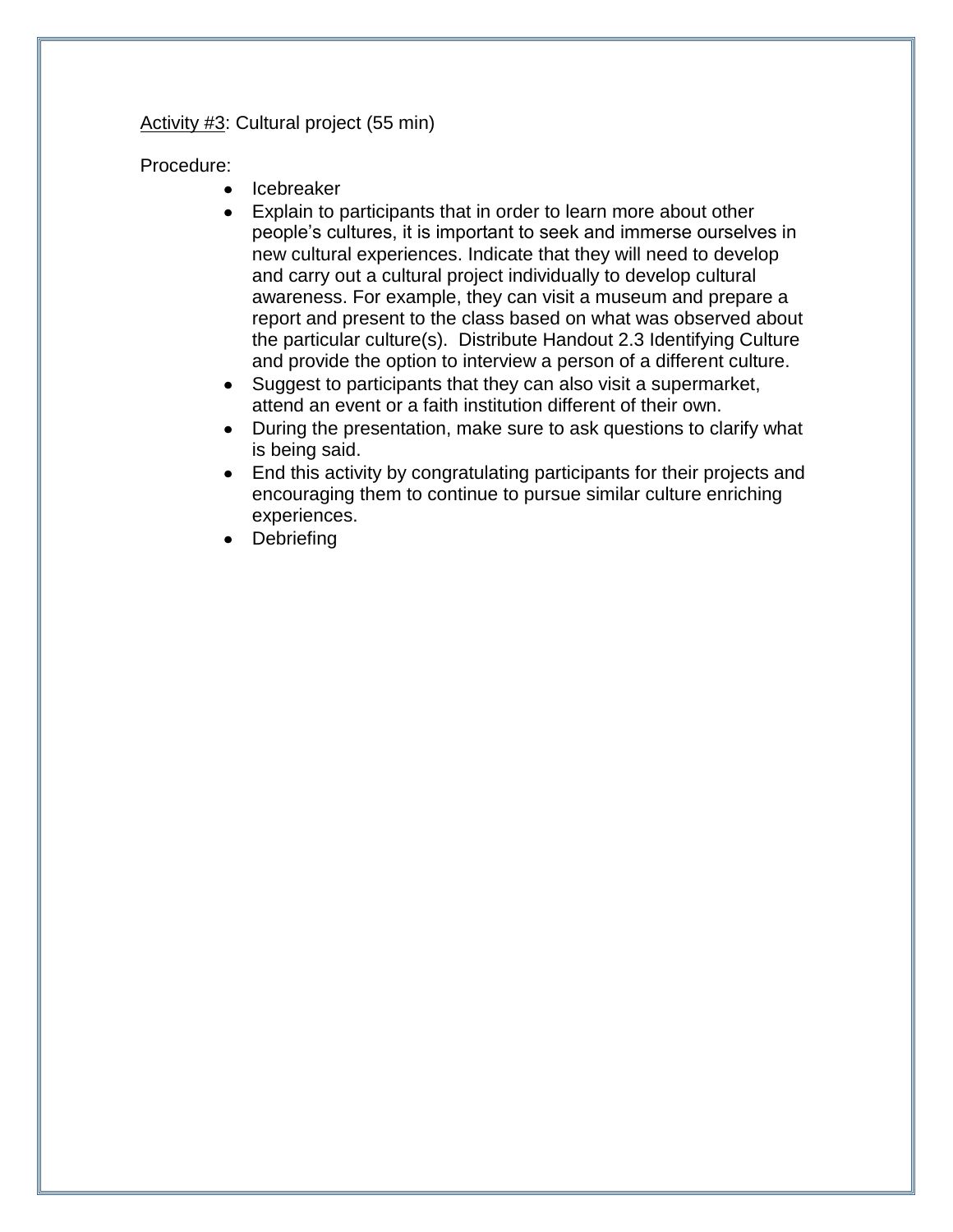Handout 2.1

### **Open Ended Sentences**

1. My ethnic heritage is…

2. Something about my ethnic heritage that I am very proud is…

- 3. Something I like/dislike about my ethnic group is…
- 4. A strong value in my family is…
- 5. Something important about my family is…
- 6. A special holiday/tradition that is important to my family is…
- 7. When other people deal with or talk about my ethnic group, I wish they would...
- 8. Something special about my ethnic group that I think others should know is...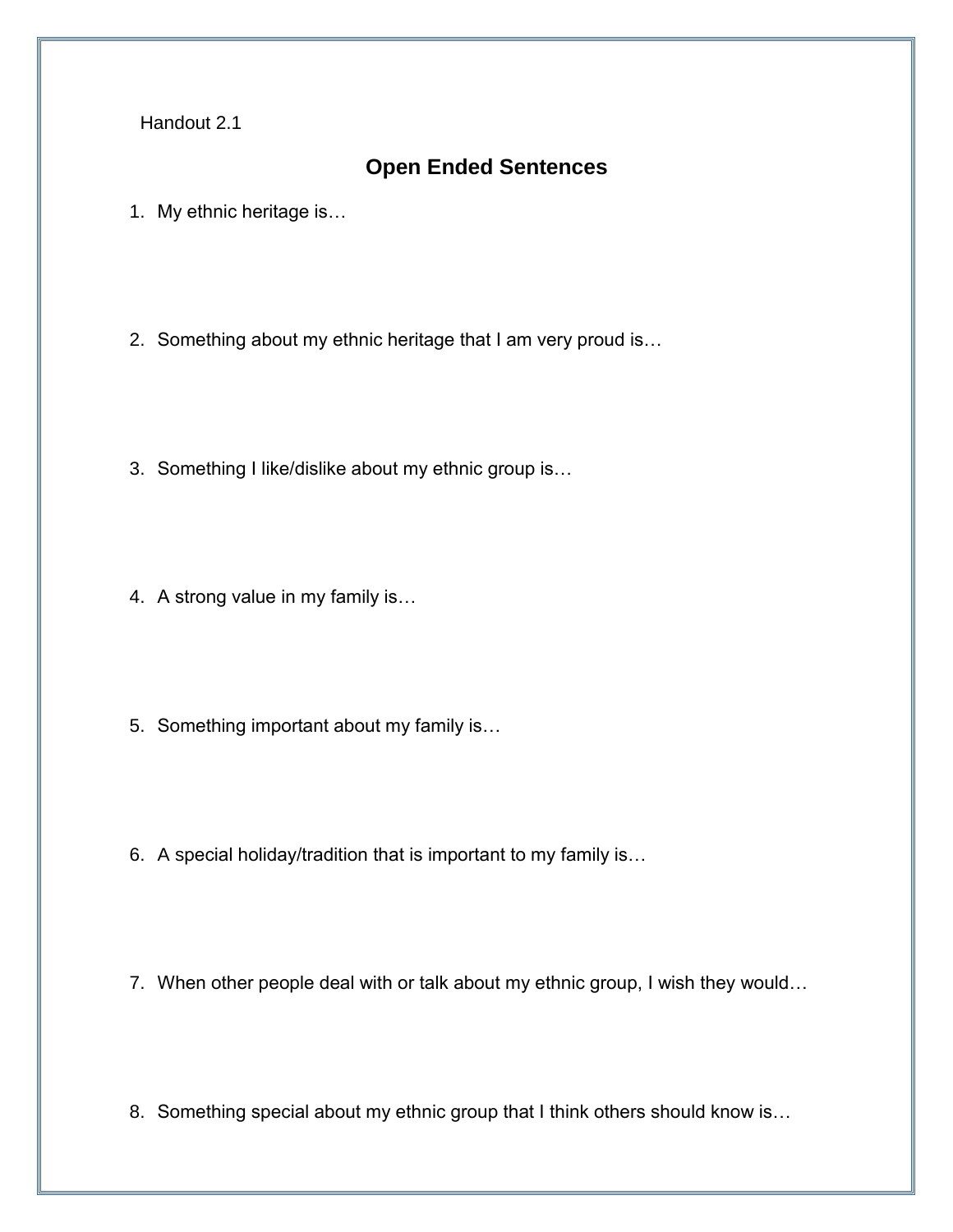Handout 2.2

### **Family Tree**

Knowing our family roots is essential in order to discover ourselves, to have a better understanding of who we are, and begin understanding other people. Therefore, doing a family tree is the first step for initiation of the self-discovery process.

Review the information gathered at home about family members. Access a website such as [www.genopro.com](http://www.genopro.com/) to help you make a family tree. Don't forget to include family members' country of birth (if known).